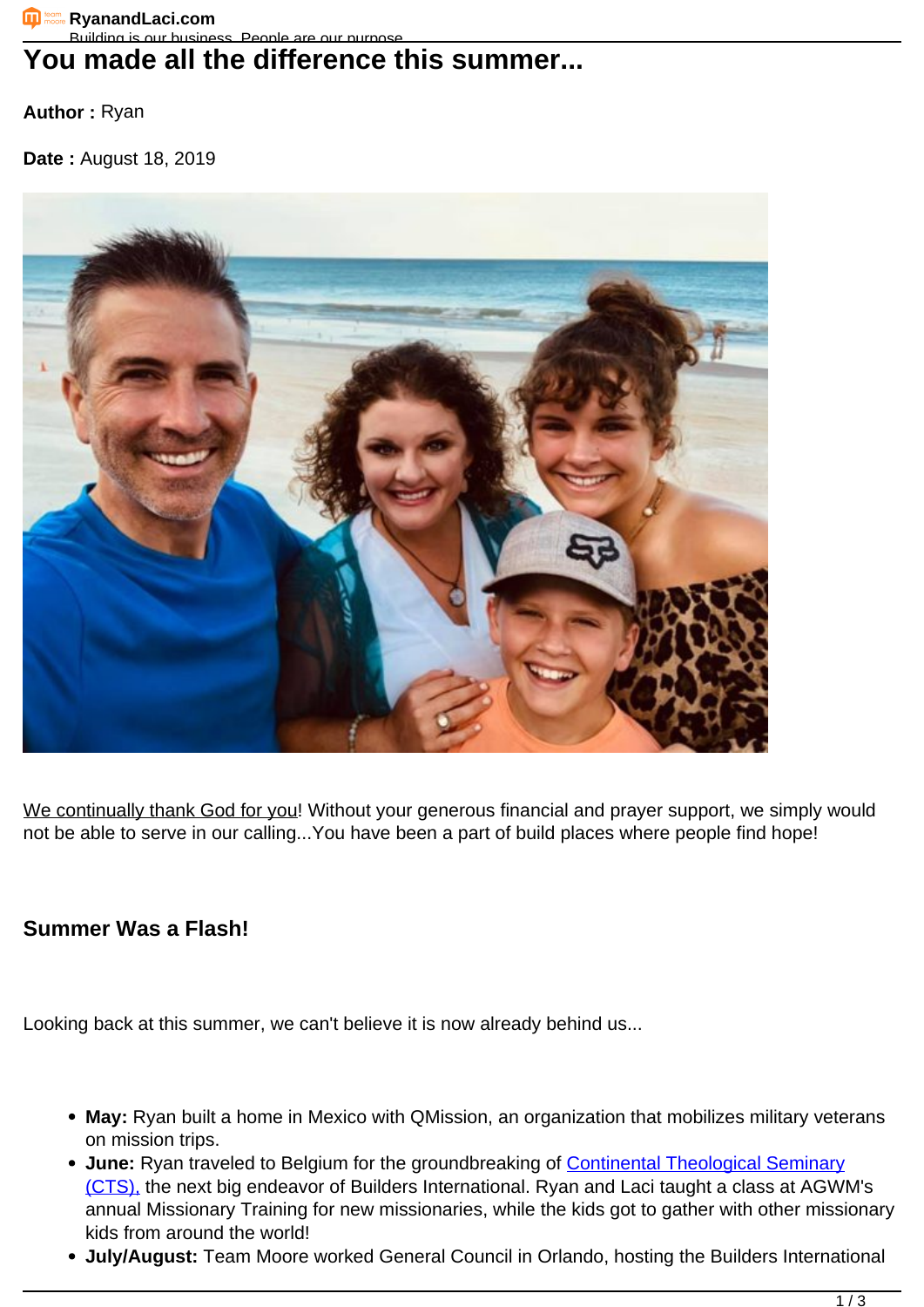Building is our business. People are our purpose. exhibit, as well as hosting a dinner for CTS. The next week, we were honored and excited to be among the largest missionary gathering in history, as fellow AG missionaries from all over the world converged in Orlando for Together 2019...a total of 2,100 missionaries and 260 missionary kids!

Laci's volume of writing continues to grow! Get a taste of just some of her work at: <https://buildersintl.org/blog/>

## **They Are Back At It Again...Back to School, that is!**

**We could not be more proud of Lynzi and Asher.**